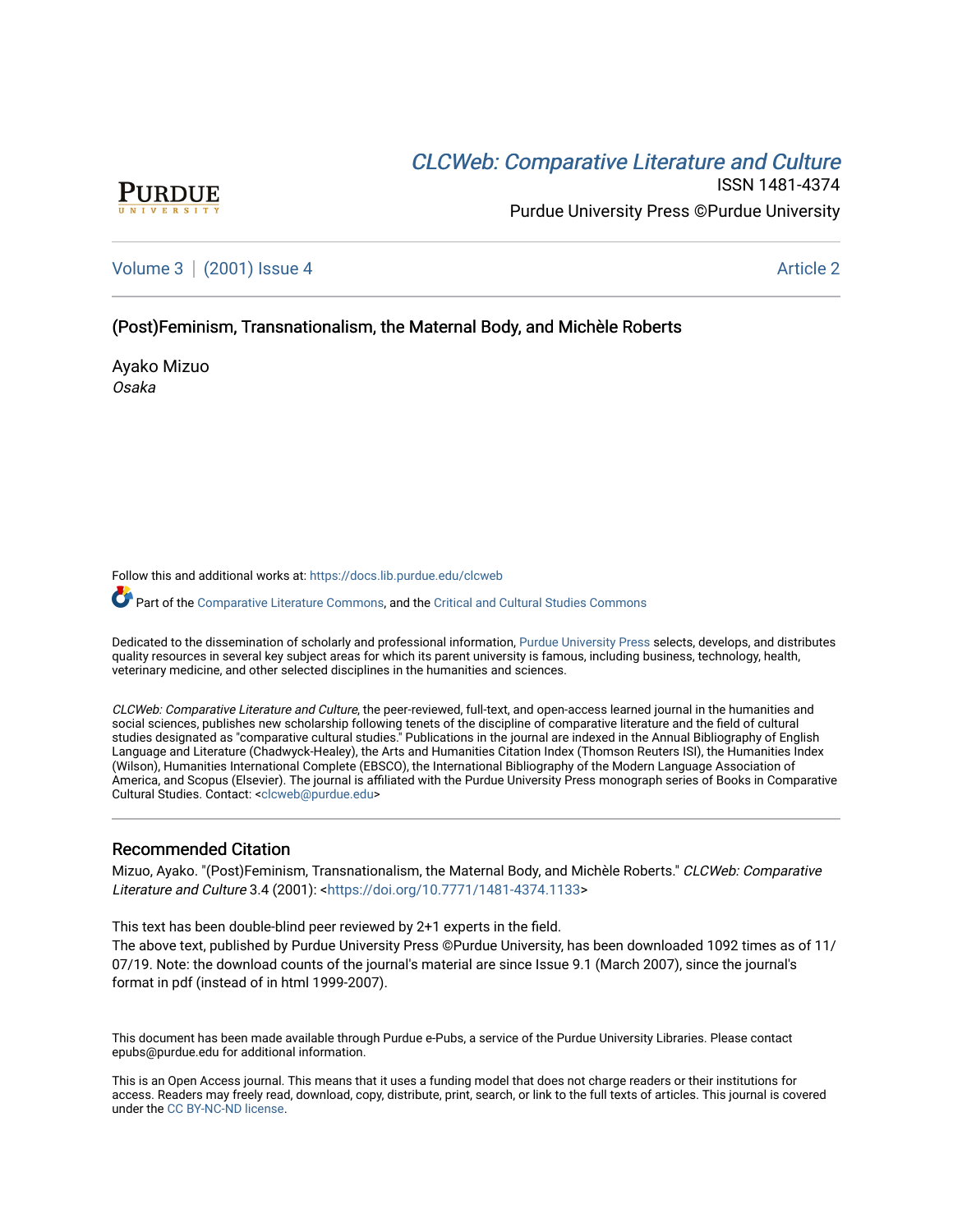$\overline{\text{PURDUE}}$  UNIVERSITY PRESS <http://www.thepress.purdue.edu>

## CLCWeb: Comparative Literature and Culture

ISSN 1481-4374 <http://docs.lib.purdue.edu/clcweb> Purdue University Press ©Purdue University

CLCWeb: Comparative Literature and Culture, the peer-reviewed, full-text, and open-access learned journal in the humanities and social sciences, publishes new scholarship following tenets of the discipline of comparative literature and the field of cultural studies designated as "comparative cultural studies." In addition to the publication of articles, the journal publishes review articles of scholarly books and publishes research material in its Library Series. Publications in the journal are indexed in the Annual Bibliography of English Language and Literature (Chadwyck-Healey), the Arts and Humanities Citation Index (Thomson Reuters ISI), the Humanities Index (Wilson), Humanities International Complete (EBSCO), the International Bibliography of the Modern Langua-ge Association of America, and Scopus (Elsevier). The journal is affiliated with the Purdue University Press monog-raph series of Books in Comparative Cultural Studies. Contact: <clcweb@purdue.edu>

## Volume 3 Issue 4 (December 2001) Article 2 Ayako Mizuo,

"(Post)Feminism, Transnationalism, the Maternal Body, and Michèle Roberts" <http://docs.lib.purdue.edu/clcweb/vol3/iss4/2>

> Contents of CLCWeb: Comparative Literature and Culture 3.4 (2001) <http://docs.lib.purdue.edu/clcweb/vol3/iss4/>

Abstract: In her paper "(Post)Feminism, Transnationalism, the Maternal Body, and Michèle Roberts," Ayako Mizuo argues that the question and problematics of feminism have diversified over the last few decades. Diverse and competing voices have been, nonetheless, incorporated into the paradigm of an equality and difference sexual dichotomy. Further, recent discussions about feminism suggest the problematization of gender differences. Consequently, exponents of postfeminism are compelled to ask what comes next? Mizuo urges that the issue of the tangibility of the body acquires a particular relevance within this context and that thus the ultimate question is how the site of the maternal body may be negotiated. Michèle Roberts is identified as one of the key British women authors writing (on) the body. Roberts's novel Fair Exchange is said to illustrate the problem of the future of feminism by tracing its historical origins and prospects. In focusing on the question of representations of the maternal body through maternal metaphors, Mizuo discusses the ways in which Roberts negotiates the site of the maternal body beyond the boundaries of time and nation and towards the global and transnational.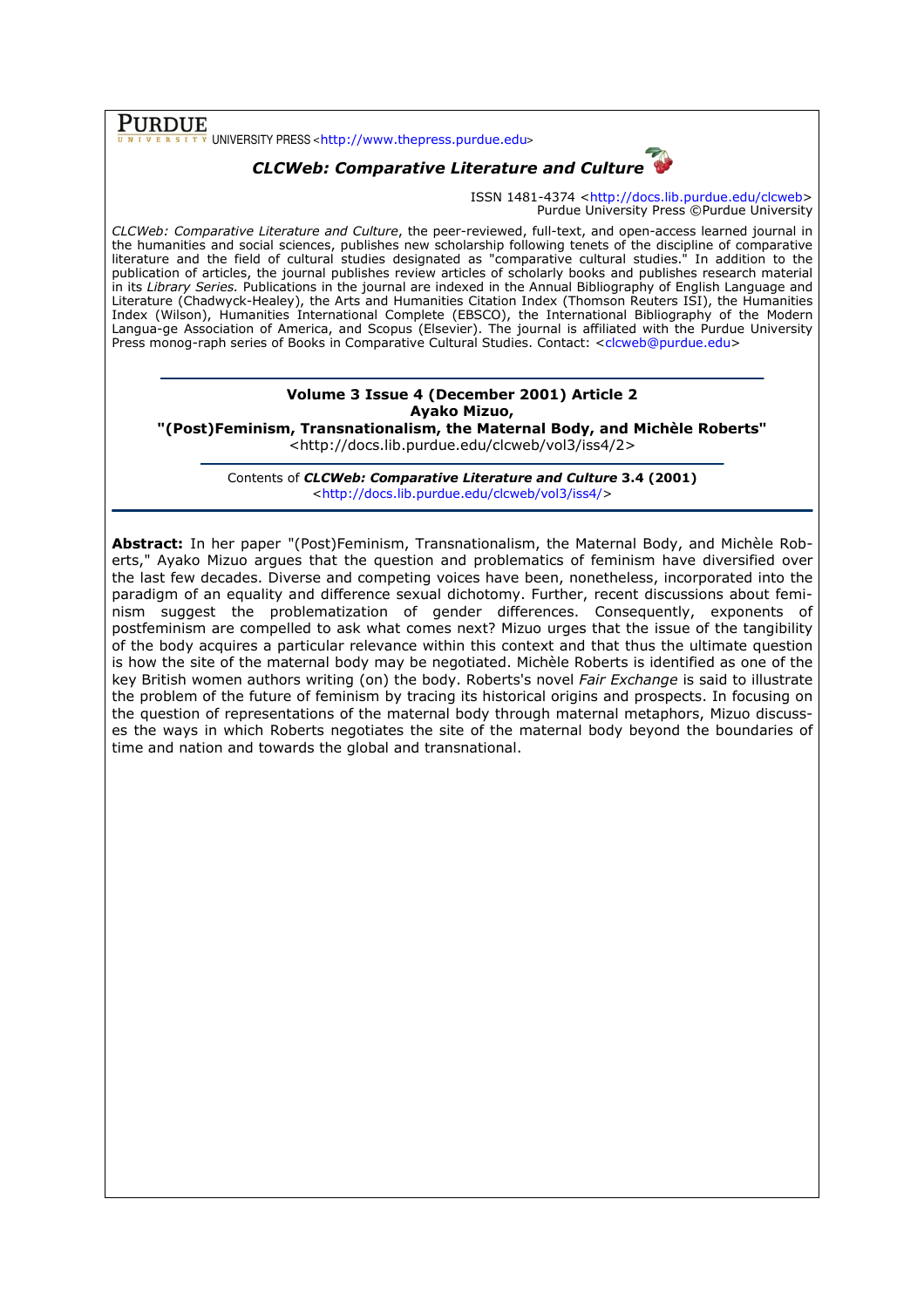Ayako Mizuo, "(Post)Feminism, Transnationalism, the Maternal Body, and Michèle Roberts" page 2 of 6 CLCWeb: Comparative Literature and Culture 3.4 (2001): <http://docs.lib.purdue.edu/clcweb/vol3/iss4/2>

## Ayako MIZUO

## (Post)Feminism, Transnationalism, the Maternal Body, and Michèle Roberts

Discussions on feminism and the subsequent and counter-term postfeminism have diversified over the last few decades. Early feminism demanded equality between the sexes which, inevitably, resulted in the emphasis of gender dichotomy: male superiority versus female inferiority. Mary Wollstonecraft, one of the founders of modern feminism, argued for the subversion of this patriarchal hierarchy in her A Vindication of the Rights of Woman in the time of Enlightenment (1792). In the Dedication of her book, Wollstonecraft writes, "Consider -- I address you as a legislator -- whether, when men contend for their freedom, and to be allowed to judge for themselves respecting their own happiness, it be not inconsistent and unjust to subjugate women, even though you firmly believe that you are acting in the manner best calculated to promote their happiness?" (87). In contrast to this demand for equality, proponents of (post)feminism argue for the need to recognize sexual difference. Luce Irigaray argues in Je, Tu, Nous: Toward a Culture of Difference (1993) that sexualization may be the key to solving women's repressed position under patriarchy, thus in fact denouncing the de-sexualized approach to gender issues. Irigaray suggests that "equality between men and women cannot be achieved without a theory of gender as sexed and a rewriting of the rights and obligations of each sex, qua different, in social rights and obligations" (13). Emphasizing the irreducibility of the feminine, Irigaray attempts to establish the feminine not in relation to man but in relation to woman herself.

Both feminist and postfeminist discussions have been established under the paradigm of the dichotomy of sexial equality and difference; however, recent feminist discussion has inevitably been entrapped into the discussion of "difference." It is argued that the perspectives of the location of feminine space vary and that the semiotic places of the feminine (Kristeva) ultimately result in inarticulation when in opposition to the symbolic, patriarchal space. Contrary to this, Irigaray's concept of sexual difference places the feminine within the symbolic. At this turning point between one century and the next, the question which recent postfeminism puts is, "What comes next?" In other words, what lies outside the paradigm of equality/difference? There seems no possibility of moving forward since the feminist and postfeminist discussions have already accounted for both of these determinants. Responding to the question, Susan Stanford Friedman proposes the idea of flexible identity by using geographical metaphors. In Mappings: Feminism and the Cultural Geographies of Encounter (1998), Friedman asks, "What is beyond gender?" Friedman's argument embarks on this question by "negotiat(ing) beyond the conventional boundaries" (4). Friedman defines the space of 'beyond' as "not … insist(ing) that categories like gender and difference should be abandoned but rather … suggest(ing) that they need to be supplemented" (10). Instead of taking an exclusive way, that is, taking either a view of equality or of difference, Friedman argues that we need to take all possibilities into account. In this sense, "negotiation" is the key word through which Friedman seeks to break out from the stagnant situation of contemporary feminist discussion. As a result of the situation of negotiation, Friedman argues that her discussion entails, unavoidably, disorientation, contradiction, and friction. She emphasizes that a new direction of feminism lies in "an embrace of contradiction, dislocation, and change" (4) and pursues the location of feminism through transnational and transhistorical views. She writes that "feminism needs to be understood in a global context, both historicized and geopoliticized to take into account its different formations and their interrelationships everywhere" (5). Friedman, in fact, defamiliarizes the paradigmatic dichotomy in which the discussion of difference has become fixed and her geographical metaphors are associated with flexible but nonetheless tangible identities. While seeing gender as one of the axes of identity formation, Friedman does not argue for the representation of the body; however, with the issue of the tangibility of the body in mind, Friedman posits the question as to how the site of the maternal body is negotiated. Importantly, with the approach of the global context and interdisciplinarity implicit in the approach, Friedman's notions are parallel to several basic notions found in the discipline of comparative literature and comparative cultural studies as exemplified in work published in the present journal, CLCWeb: Comparative Literature and Culture).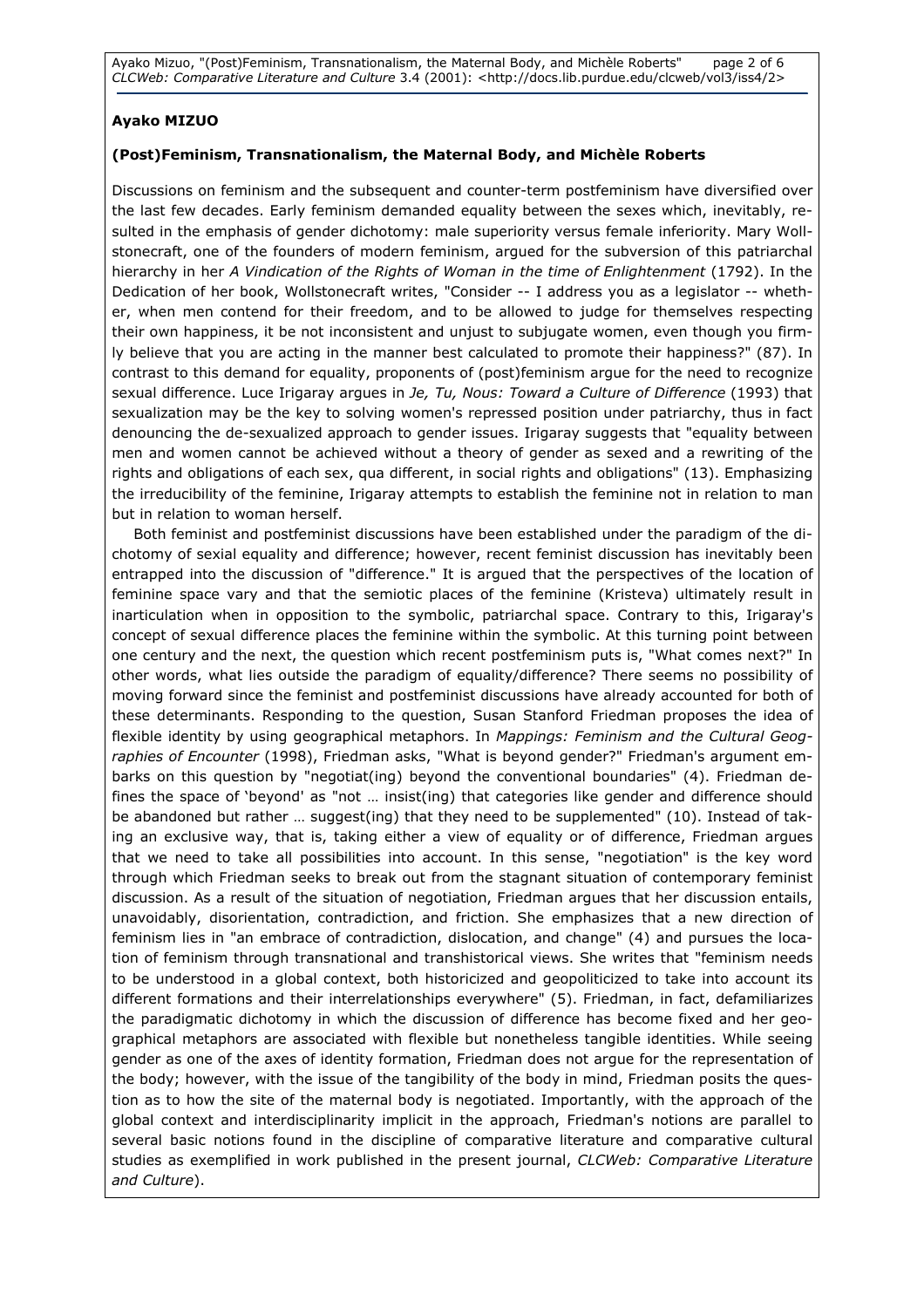Ayako Mizuo, "(Post)Feminism, Transnationalism, the Maternal Body, and Michèle Roberts" page 3 of 6 CLCWeb: Comparative Literature and Culture 3.4 (2001): <http://docs.lib.purdue.edu/clcweb/vol3/iss4/2>

Michèle Roberts is one of the key British women writers who are writing "on the body" in that her writing is always connected with the maternal body and she recognizes that fiction is more often than not linked with an autobiographical dimension. In Food, Sex, & God: On Inspiration and Writing (1998), she proposes that autobiography is not only recording the facts but also discovering what one has been lost in the unconscious through the use of artistic imagination. Thus, in Roberts's notion of artistic imagination writing is associated with one's identity as a woman and in that, especially, maternal loss. Roberts writes, "I was surprised by how everything I wrote went back to maternal loss, maternal absence, and now dares to re-image maternal presence, fullness" (21). As such, Roberts's artistic imagination is always placed in a sexualized context. For Roberts, language is the representation of what is absent in the subconscious -- "a kind of birth into absence" (20) in her words -- and this absence is something maternal including the context of the sexual and the gendered. Fictional writing for Roberts is, therefore, the physical act of filling in the absence to inscribe the recovery of the maternal body. She writes, "Writing feels like pulling something out of my insides; I've made it inside, now must draw it out, put it out" (200). By being associated with the image of a mother delivering a baby, Roberts's writing practice is a physical representation of a return to maternal origin or the recovery of the maternal body. The notion of maternal loss is associated with bodilessness. However, it is through her language with the recognition of maternal loss that results in physicality. Reflected by her transnational and hybrid background -- half-French and half-British -- Roberts and her writing are examples of and represent the question of boundaries. Going back to the origin of feminism in the time of Enlightenment, Roberts's novel Fair Exchange illustrates what Friedman theorizes as the transnational and transhistorical context for the future of feminism. The story is about two women at the turning point between the eighteenth and nineteenth century -- the English woman Jemima Boote, who is thought to be modeled on Mary Wollstonecraft, and the French woman Annette, who is thought to be modeled on William Wordsworth's lover Annette Vallon. Roberts writes in the "Author's Note" that this novel was inspired by Wordsworth's love affair with Annette at the beginning of the French Revolution, and the story seems to be parallel to the biographical facts of Wordsworth and Wollstonecraft. In other words, the novel seems to be a fictional form of two historical romances: an English poet William Saygood and Annette, and Jemima and an American Paul Gilbert. Yet, there are two major qualities that distinguish Roberts's creation of the characters from those biographical facts. The first is how the story is narrated. The story is narrated as a deathbed confession of Louise, a French peasant who has been a servant of Annette's family. The other point is that Roberts makes the crucial connection between these two literary figures through the literal exchange of Jamima's and Annette's babies. Roberts presents this connection as a sensational disclosure. Thus, it can be argued that through these two qualities Roberts inscribes the recovery of the maternal body, her writerly philosophy.

In what follows, by focusing on Jemima's and Annette's representations of the maternal body through maternal metaphors in Fair Exchange, I explore the ways in which Roberts negotiates the site of the maternal body beyond the boundaries of time and nation. In her novel, Roberts challenges how the site of the maternal body as tangible is textually negotiated. The title indicates the literal exchanges of the characters -- Jemima and Paul, with whom she has a daughter, and Annette and William, the father of her daughter. An "exchange" also suggests the patriarchal perspective of women simply as the commodity. By associating the title with the early feminist notion of the feminine, Roberts asks: can "fair exchange" be possible? Fair Exchange also questions the readers' views. The title might convince the reader that Roberts reinforces the readers' view of early feminism: the view that the early feminist argument for sexual equality is away from the body. However, I would argue that, by deliberately using such a controversial word, namely "exchange" for the title, Roberts destabilizes the readers' view of the material effects of early feminism. Further, Roberts dramatizes the anxiety about the maternal body through the contrast between Jemima and Annette. Jemima appears to embody the corporeality of early feminism by taking part in the movement towards sexual equality. Although she is ready to represent the body, this body is not necessarily female. Jemima's pursuit for sexual equality shapes her view of the maternal body as trouble. When William tells Jemima that "the French place a high value on moth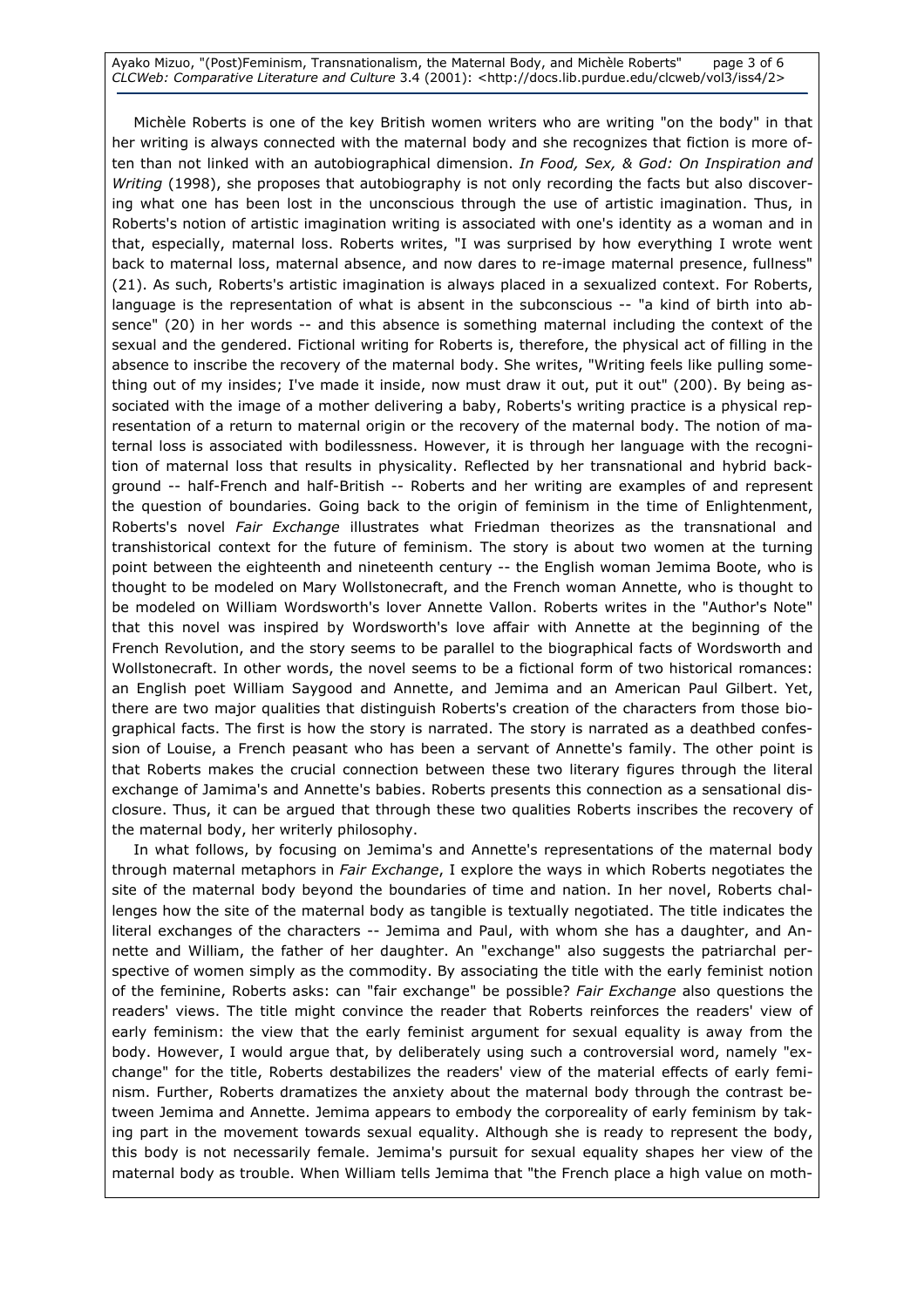Ayako Mizuo, "(Post)Feminism, Transnationalism, the Maternal Body, and Michèle Roberts" page 4 of 6 CLCWeb: Comparative Literature and Culture 3.4 (2001): <http://docs.lib.purdue.edu/clcweb/vol3/iss4/2>

erhood. They understand the contribution women make, never fear" (48), Jemima responds, "I didn't mean only as mothers. I meant as citizens" (49). Jemima deliberately avoids the term "mother" and uses the gender-free term "citizens." In Jemima's view, the decision not to marry frees women from any social restrictions. When Annette talks to Jemima about the possibility of her getting married to Paul, Jemima says to Annette, "I don't think I want to get married. Ours is a free union, based on love" (111). Even after giving birth to Maria, Jemima is determined not to depend on Paul and to keep her feminist view of sexual equality. Roberts describes Jemima's way of life as a single mother, "If she could earn her own living, and be a nuisance to no one, she was content" (187). Annette, however, is uneasy about the female body. Having been educated in the convent -- "a kind of finishing school" (66) -- in Orléans, Annette reveals herself to be the patriarchal construction of femininity. Perceiving women's necessity of non-autonomy in speech, Annette disavows the female body under patriarchy in a different sense from Jemima. It is William who changes Annette's notion of the female body: Annette realizes that women have been silenced by society and that "women were bodies without speech" (71). William makes her recognize that the female body is not stabilized by a patriarchal society. Roberts describes Annette's thoughts, "From being simple, well-formed flesh, that she had both to hide and to display for the sake of others, it now glowed and shone, with a light that had come on from inside" (71). Patriarchy only allows Annette to "hide" the body by silencing women, but she now notices that she can "display" the body by articulation. However, Annette's recognition cannot entirely destabilize the patriarchal perception of the feminine. Her pregnant body without marriage is unacceptable under patriarchy. Thus, Annette has to lie about the details of her pregnancy to her father (76) and to literally conceal her maternal body in society. Roberts writes, Annette "wrapped herself in a light shawl, though it was so hot, to conceal her thickened shape" (68).

Jemima and Annette represent two stereotyped women in the time of early feminism: Jemima giving up the female body and Annette deprived of the female body. It is Jemima's and Annette's bodies through which Roberts negotiates the site of the maternal body. Jemima is not an exact copy of Mary Wollstonecraft, since Roberts creates the character of Miss Wollstonecraft as Jemima's teacher. Jemima finds that she is not among "those frightening unfeminine viragos" (49) as William labels Miss Wollstonecraft. It could be said that Roberts negotiates the maternal body by testing Jemima's maternal self under the patriarchal perception of exchange. Through William's confession, the reader learns that Paul swaps Jemima's baby, Maria, with Annette's baby, Caroline, to test "the perfectibility of man, how much a revolution could change human beings, whether human nature could actually be reformed by politics? (230). William says that Paul had said, "Fair exchange was no robbery" (230). The reader can easily perceive that Paul's experiment cannot be applied to human beings and thus it is not the babies whom Roberts tests in the novel but the mothers of these babies. By the literal exchange of the babies, Roberts questions whether the site of the maternal body is negotiable. Roberts's response to this question is positive and she illustrates the transnational and transhistorical negotiability of the maternal body through language of both articulation and inarticulation (maternal metaphors). In the novel, this exchange ends up with the death of Annette, one of the mothers, and of Maria, the baby whom Jemima was raising. Thus, Caroline, the other baby whom Annette was raising, is left with her biological mother Jemima. In such a circumstance, Roberts demonstrates that the maternal body which Annette represents can be negotiated in the sense that Friedman uses the term. Roberts refuses the privileging of either equality/difference or essentialist/constructionist perspectives. She presents in the text the idea that both perspectives are possible. By giving all possibilities equal weight, Roberts attempts to find the space beyond. After Annette's death caused by childbirth, Caroline keeps Annette alive in her mind. It is Annette's maternal presence which transforms Jemima's maternal self. The exchange trick, which Paul has carried out, brings emotional influences to both Jemima and Caroline: "both of them bewildered and hurt, both full of questions and both angry" (237). Roberts writes, Caroline has "discovered that Annette was not completely lost to her. She was there, intact and undamaged, in her memory, even as she was etched there by lines of absence" (237). Caroline recognizes that she has two mothers, Annette and Jemima, one having raised her and the other a biological mother. Through this situation, Roberts corroborates her perception of both of the possi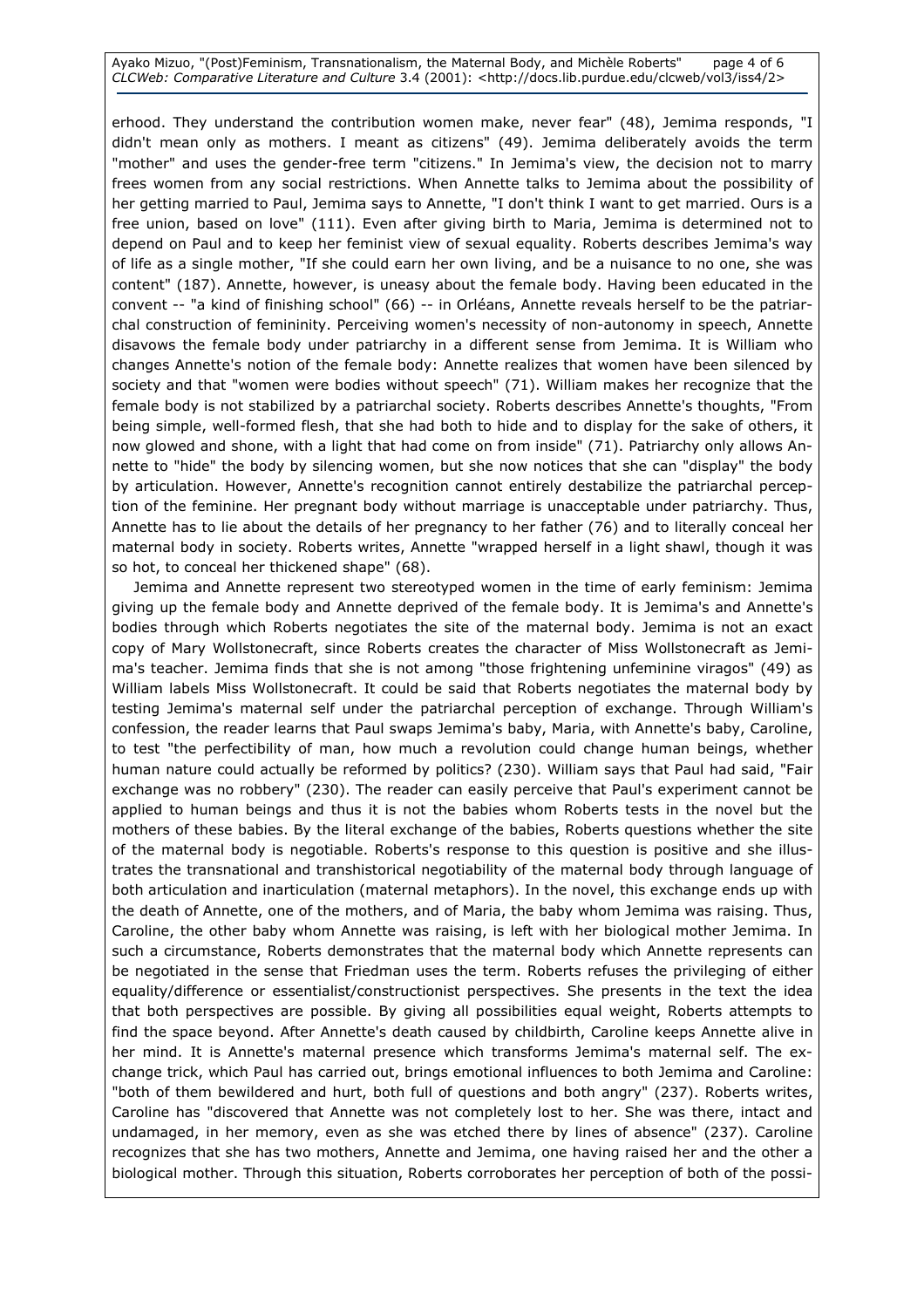Ayako Mizuo, "(Post)Feminism, Transnationalism, the Maternal Body, and Michèle Roberts" page 5 of 6 CLCWeb: Comparative Literature and Culture 3.4 (2001): <http://docs.lib.purdue.edu/clcweb/vol3/iss4/2>

bilities. As a biological mother, Jemima's maternal relationship with Caroline represents the essentialist while Annette's represents the constructionist. Also, Roberts uses the metaphor of childbirth to convey the physicality of the maternal body in the novel. During pregnancy, Annette asks Amalie, the mother of the maid Louise, "Does having a baby hurt very much? I'm frightened I won't be able to stand the pain" (91). Amalie tells Annette, "You stand it because you have to ... and because you know there's an end to it. You get the baby in the end. You go through it with the baby, for the baby, it's like a tunnel, and then you come out of the other end, into the sun-light, with the baby, and you forget about the pain" (91). "A tunnel" represents the strong physical link between a mother and a baby. As described through Amalie's experience, this description of childbirth is physical, entailing the sense of physical pain. The childbirth is the very representation of maternal strength. Louise helps Annette's and Jemima's deliveries. By describing Louise washing in the river, Roberts suggests the physicality of childbirth. Roberts begins the chapter by writing, "The small girl made her way down to the bank of the river, where the lavoir was" (116). "The small girl" could be identified with a newborn baby. The girl's making her way to the bank echoes the baby's coming out of the mother's womb. By the "heavily bloodstained" (116) sheets which Louise is washing, the reader learns that Annette and Jemima have just given birth. Roberts describes how Louise "pushed the sheets with her strong arms repeatedly into the river water, lifted them, flattened them down again, forcing the water through the cloth, over and over, to soak and rinse away the blood" (116). The description of the movement of Louise's arms is associated with a baby's movement of pushing herself out of the maternal body.

Significantly, language also works to convey the physicality of the maternal body. As Roberts emphasizes in her essay Food, Sex & God, language is always connected with materiality in her fictional writing practice. In Fair Exchange, Robert materializes the maternal body through French and English, languages which in her context are beyond geographical boundaries. For Jemima, French is the foreign language which retrieves her past. Jemima talks with Caroline in French, "feeling reconnected through speech to so many of the important events of her past, to a place where she had suffered and yet also been so happy" (237). Besides, for Jemima, French is the language which constructs Jemima's maternal self since it is Annette's native language: "Speaking French did more than keep the past alive. It brought it vividly into the present, so that at one and the same time Jemima was the woman of forty with grey threads in her hair and the hopeful girl plunged into the thick of the beginning of the Revolution and trying to make sense of it all" (237). Thus, French entails materiality for Jemima, especially of the maternal body, by being connected with Annette. Likewise, for Caroline, French is also the language which retrieves Annette and textualizes the physicality of the maternal body in addition to the fact that French is Caroline's native language. Caroline talks of her emotional pain in English because "expressing herself in a foreign language was so difficult that less emotion spilled through" (238). As such, Roberts uses language, which has been an embodiment of patriarchy, to dramatize the physicality of the maternal body in such a historic context of patriarchy. By dramatizing the physicality of the maternal body which Annette embodies through maternal metaphors and the language, Roberts undermines the incorporeal image of the feminine in the time of Enlightenment. In addition to the transhistorical aspect, Roberts shows the diversity of transnational aspects; that the discussion of race is not always appropriated in the dichotomous paradigm. In spite of her setting -- English and French -- in Fair Exchange, Roberts never suggests any hierarchical ranking between them. Despite the implication of the title Fair Exchange, Roberts overturns the reader's presumption of the notion of the feminine in the late-eighteenth century by inscribing the physicality of the maternal body. Instead of focusing on the "difference," Roberts's transnational and transhistorical representation of the maternal body in Fair Exchange opens up the question of the future of feminism which, as I have argued, Friedman theorizes in Mappings.

Thinking back over the history of women's writing practice, in the 1930s Virginia Woolf argued that women ought to unveil physicality against the incorporeal image of the feminine which patriarchy had constructed. In an essay "Professions for Women," based on her lecture to the National Society for Women's Service on 21 January 1931, Woolf discloses the difficulty of "telling the truth about my own experiences as a body" and continues by saying that "I doubt that any woman has